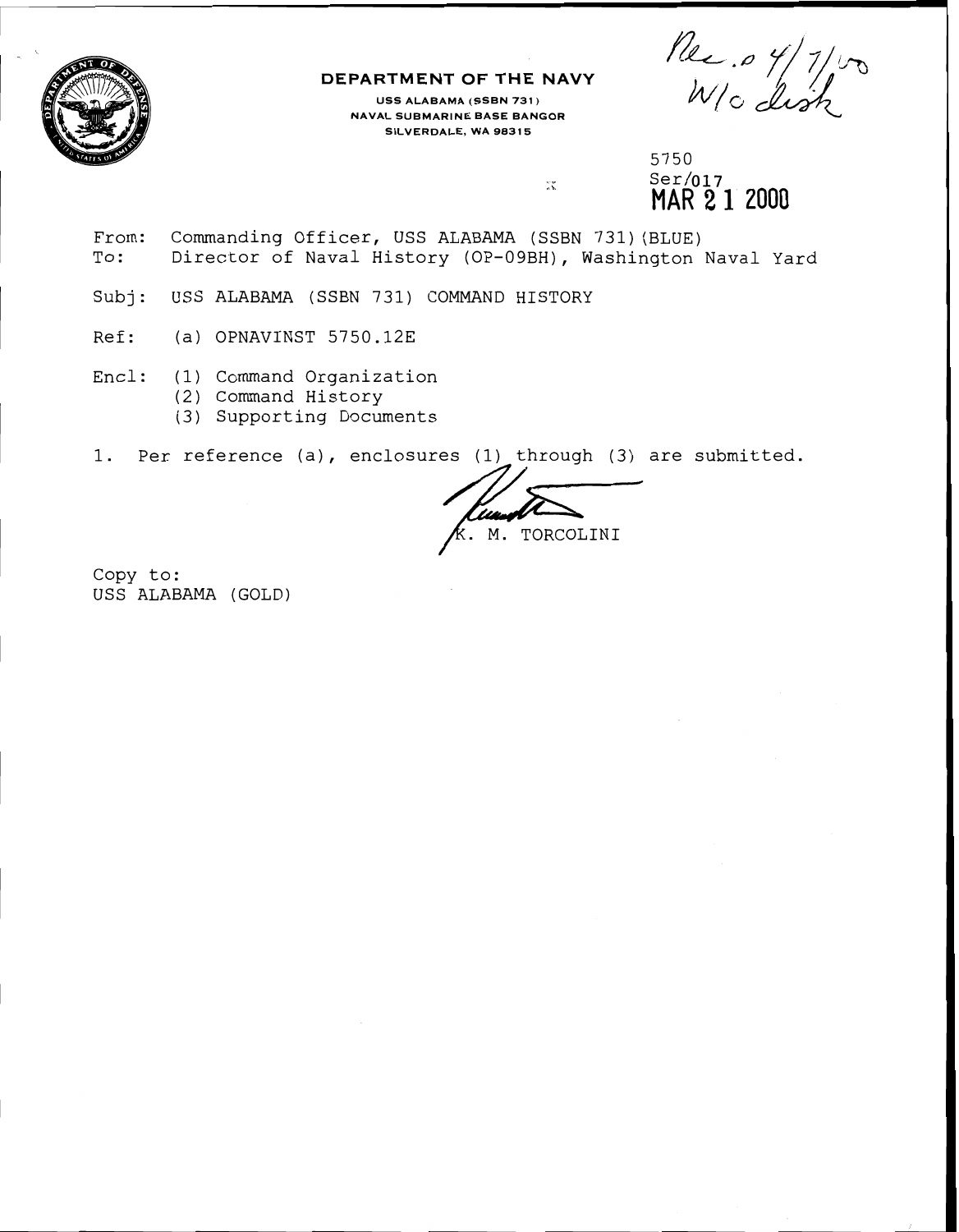## **USS ALABAMA SSBN 731**

## **COMMAND ORGANIZATION**

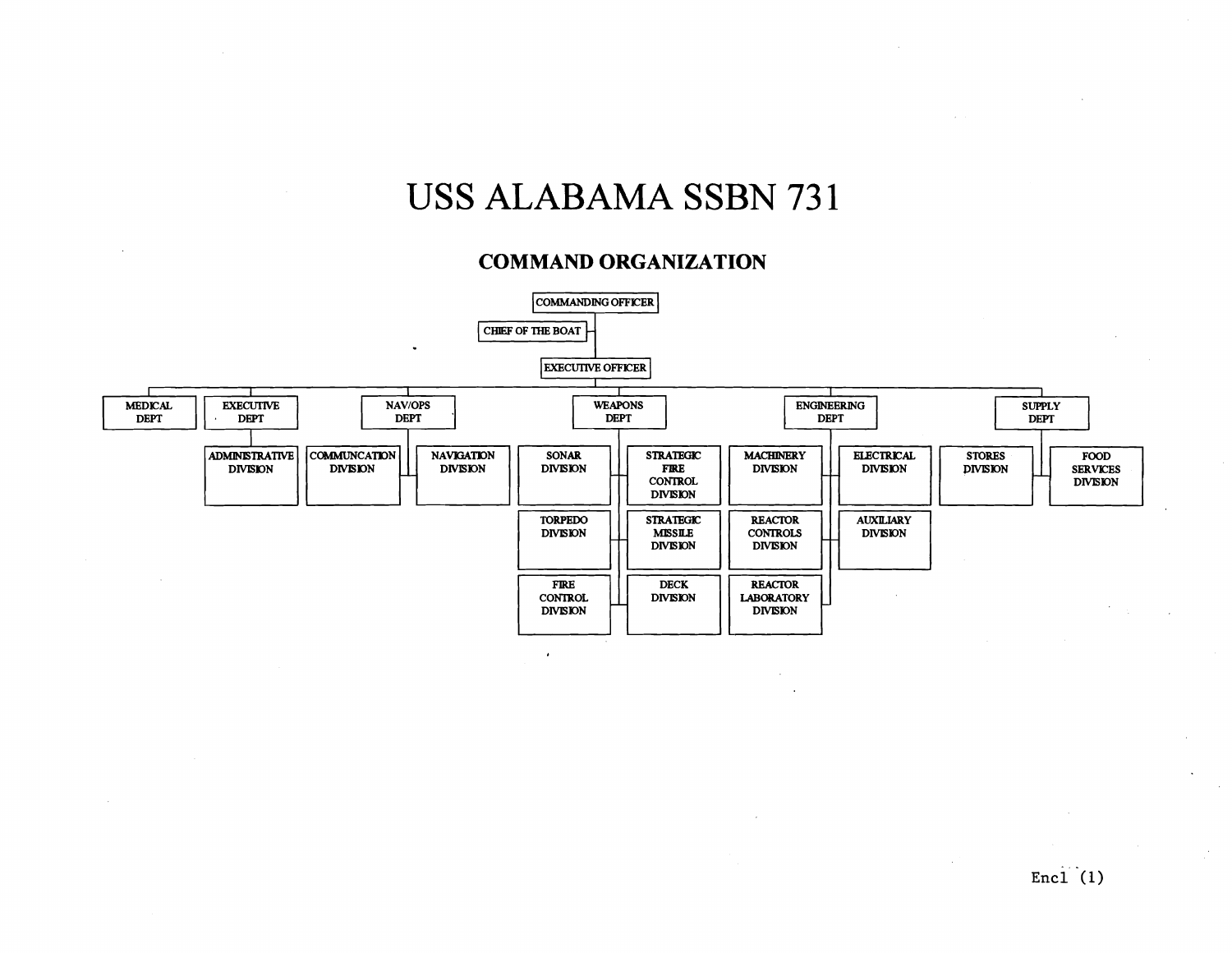## 1999 COMMAND HISTORY CHRONOLOGY/NARRATIVE

DATE EVENT

- 1 JAN99 BLUE CREW INPORT FOR REFIT 47, MOORED IN DRYDOCK, NAVAL SUBMARINE BASE (NSB), BANGOR, WA
- 13JAN99 BERTH SHIFT TO EXPLOSIVE HANDLING WHARF (EHW) NSB, BANGOR, WA
- 15JAN99 BERTH SHIFT TO DELTA NORTH
- 19JAN99 UNDERWAY FOR DABOB BAY TRIALS
- 19JRN99 MOORED DELTA NORTH, NSB, BANGOR, WA
- 21JAN99 UNDERWAY FOR PATROL 47
- 21JAN99 DEPENDENTS CRUISE
- 21-25JAN99 REFRESHER TRAINING (REFTRA)
- 23FEB99 PERSTRANS (SAN FRANSISCO)
- 26FEB99 PORT CALL, NAVAL SUBMARINE BASE (NSB) SAN DIEGO, CA/REPAIRED BOTH PERISCOPES
- 3MAR99 RECOMMENCED PATROL 47
- 4-llMAR99 COMPTUEX EXERCISE WITH USS CONSTELLATION BATTLE GROUP
- 17-19MAR99 OPERATIONAL REACTOR SAFEGUARD EXAMINATION (ORSE)
- 21-22MAR99 KILOEX WITH USS TOPEKA
- 23-25MAR99 TIGER CRUISE
- 2 5MAR9 9 VIP CRUISE/MOORED AT MARGINAL SOUTH PIER, NSB, BANGOR, WA.
- 27MAR99 EXCHANGE OF COMMAND (GOLD CREW RELIEVES BLUE CREW)
- 29MAR-6APR99 UNDERWAY FOR INDEPENDENT STEAMING EXERCISE (ISE)
- 6APR99 MOORED DELTA NORTH

Encl (2)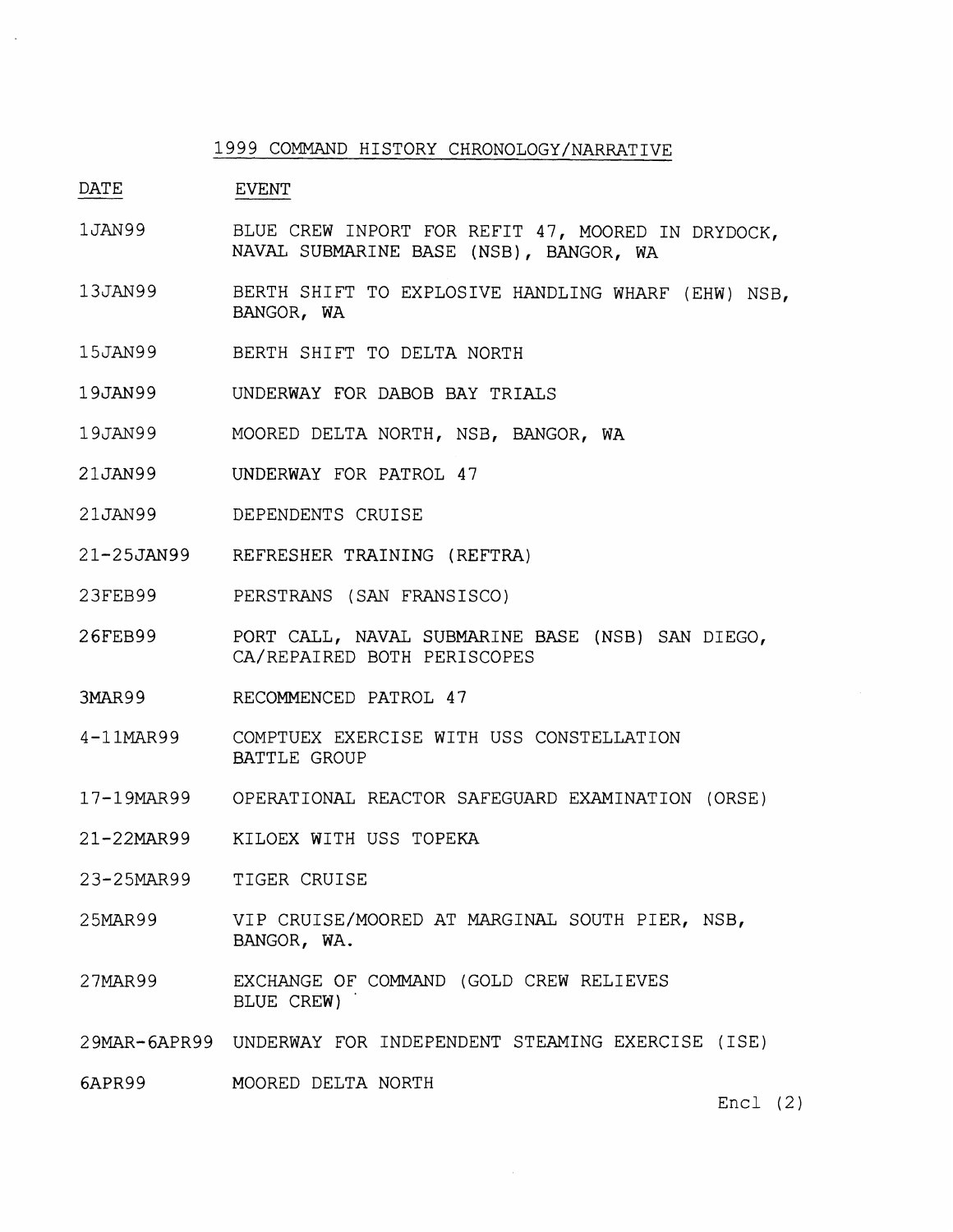1999 COMMAND HISTORY CHRONOLOGY/NARRATIVE (cont'd)

- DATE EVENT
- 8APR99 BERTH SHIFT TO EHW
- 20APR99 BERTH SHIFT TO DELTA SOUTH, NSB, BANGOR, WA
- 23APR99 BERTH SHIFT TO DRY DOCK. COMMENCE COMBINED CREW EXTENDED REFIT PERIOD (ERP), REFIT 48
- 21JUL99 BERTH SHIFT TO DELTA SOUTH
- 23JUL99 BLUE CREW COMMENCES DEDICATED OFF-CREW TRAINING
- 28AUG-1SEP99 UNDERWAY FOR SEA TRIALS
- 2SEP99 ISE/DEFENSE ADVISORY COUNSEL ON WOMEN IN THE SERVICES UNDERWAY ORIENTATION
- 6SEP99 MOORED MARGINAL SOUTH, COMMENCE MINI-DASO
- 7SEP99 UNDERWAY
- 11SEP99 MOORED AT DELTA SOUTH, COMPLETED MINI-DASO
- 13SEP99 EXCHANGE OF COMMAND (BLUE CREW RELIEVES GOLD CREW) COMMENCED VOYAGE REPAIR PERIOD 49 AT MARGINAL SOUTH
- 21SEP99 UNDERWAY FOR INDEPENDENT STEAMING EXERCISES/COMPLETED VOYAGE REPAIR PERIOD 49
- 25SEP99 MOORED MARGINAL SOUTH, NSB, BANGOR, WA.
- 26-29SEP99 MINI-DASO (CONDUCTED INPORT DUE TO EMERGENT REPAIRS) .
- 20CT99 UNDERWAY TO TEST THIN LINE TOWED ARRAY HANDLING SYSTEM (TLTAHS)
- 30CT 9 9 MOORED MARGINAL SOUTH, NSB, BANGOR, WA.
- 40CT99 BERTH SHIFT TO EHW, NSB, BANGOR, WA FOR STRATEGIC MISSILE ONLOAD
- 60CT99 UNDERWAY TO TEST TLTAHS

Encl (2)